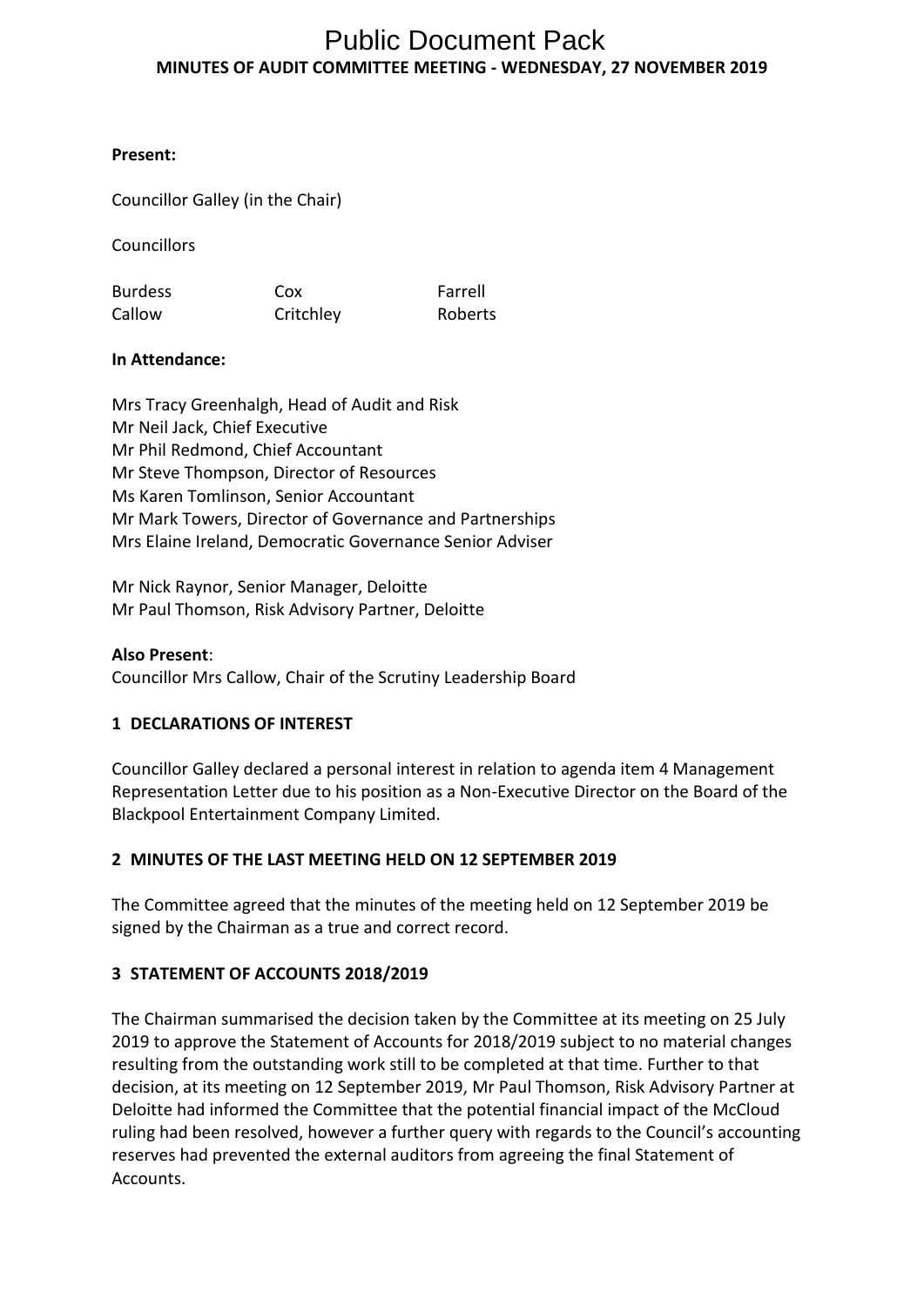The Chairman updated the Committee that no material changes had been identified as a result of the additional queries and as such the Committee was being asked to review and approve the audited Statement of Accounts for 2018/2019.

Mr Steve Thompson, Director of Resources reminded Committee Members that Deloitte had been newly appointed as the Council's external auditors. As such, discussions had taken place regarding the treatment of transactions which had been dealt with in a particular way on a long-standing basis due to the advice provided by the Council's former external auditors, but which Deloitte now advised should be treated differently.

Mr Paul Thomson stated that the financial statements had now been agreed, with a number of the required adjustments relating back to the 2017/2018 period. The Committee was informed that Mr Thomson did not anticipate that the same high level of alterations would be necessary in future years as adjustments had since been applied following advice from Deloitte. In addition Deloitte had suggested to Mr Thompson that an annual April workshop with the Council's financial team would be beneficial to allow for a clear understanding of interpretations for future financial statements.

The Committee questioned whether, due to the length of time taken to complete the audit this year, the proposed workshops would be more beneficial if they occurred earlier in the year. Mr Thomson reiterated that as the issues had largely related to the previous year's figures and that necessary changes had been implemented to address these, he felt that a workshop at the end of April to review all key actions would be timely. Mr Thompson highlighted that, in his opinion, the Council's finance team had not been responsible for any errors in the accounting process, rather that they had been interpreting the data in line with advice provided by the previous external auditors.

Committee Members queried whether there would be a resulting financial impact due to the additional time spent reviewing the accounts by Deloitte. Mr Thompson advised that he would review the invoice from the external auditors and seek advice as appropriate. Further questions were asked by the Committee around the fact that no material changes had been identified as a result of the process. Mr Thomson stated that any sort of overrun was not desirable but that his team had to be satisfied that the accounts had been materially correct before approving them. The Committee asked Mr Thomson if Deloitte had a figure in mind. He said they had an estimated figure but that had not yet been finalised. The Committee assured Deloitte that the itemised bill in respect of the final amount would be closely scrutinised. Committee Members also made the point clear that the expectation would be that every effort should be made to ensure that next year's accounts be completed within the agreed timeframe.

With regards to the Value for Money (VfM) qualified opinion, the Committee questioned what evidence had been used to form the qualification. Mr Thomson stated that although other evidence had been considered, the qualification was as a sole result of the 'Inadequate' Ofsted rating of Children's Services. Mr Thompson responded that although the narrative to the accounts contained nothing unexpected, he felt that the VfM judgement of Children's Services was unfair as Ofsted inspectors had not sought information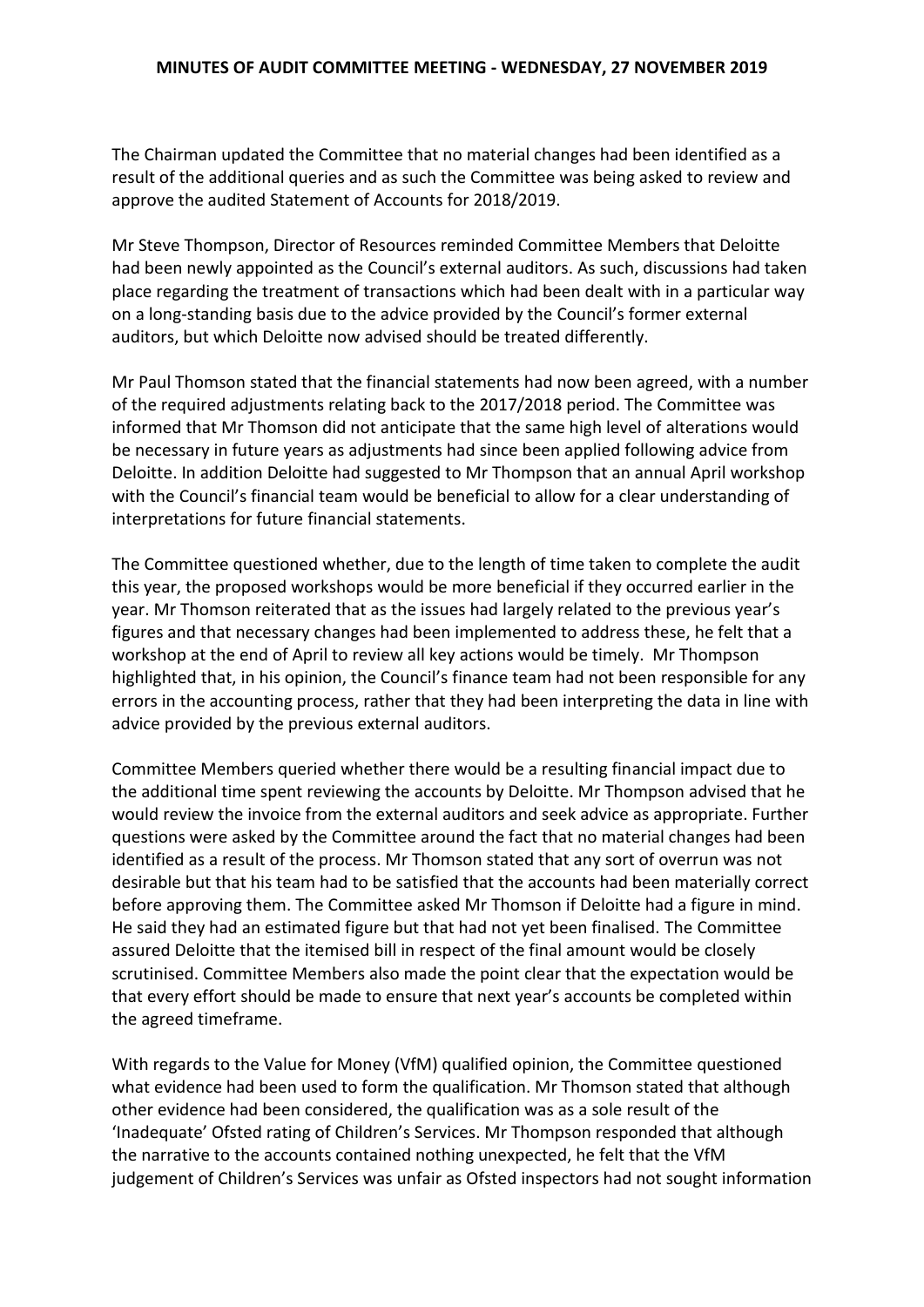from the finance team during the course of their review. Mr Thomson on behalf of Deloitte commented that was standard wording used in such circumstances.

**The Committee agreed**: To approve the audited Statement of Accounts for 2018/2019.

### **4 MANAGEMENT REPRESENTATION LETTER**

The Committee considered the contents of the Management Representation Letter for 2018/2019.

Members questioned the external audit qualification of Blackpool Entertainment Company Limited (BECL) as a consequence of the company not making an appropriate provision against a significant unpaid debtor balance and requested clarification on the potential consequences if this was not paid. Mr Thompson assured the Committee that the issue was for the BECL Board to pursue with its external auditors and as the company maintained its own separate accounts it was not for the Council to resolve.

## **The Committee agreed**:

- 1) To note the contents of the Management Representation Letter for 2018/2019.
- 2) That the letter be signed by the Chairman of the Audit Committee and Director of Resources.
- 3) That the signed letter then be provided to Deloitte.

# **5 RISK SERVICES QUARTER TWO REPORT**

The Committee considered the Risk Services Quarter Two report which provided a summary of the work completed by Risk Services in quarter two of the 2019/2020 financial year.

Mrs Tracy Greenhalgh, Head of Audit and Risk informed the Committee that the majority of completed audits had scored either 'Good' or 'Adequate'. A question was raised regarding the Corporate Fraud Statistics report with respect to the categories identified for monitoring. Mrs Greenhalgh explained that a benchmarking exercise had been used to identify the categories monitored by other Local Authorities and the numbers of each type of fraud identified. In addition, Mrs Greenhalgh made reference to an annual benchmarking exercise undertaken by the Chartered Institute of Public Finance and Accountancy (CIPFA) which she offered to bring to the Committee's next meeting for consideration in conjunction with the Risk Services Quarter Three report. The Committee requested a target date for the completion of the Volunteering Audit report, which Mrs Greenhalgh confirmed would be provided to Committee Members.

In relation to the Communication and Regeneration audit of Advertising, the Committee queried whether time had been scheduled for the follow-up of the 16 Priority Two recommendations. Mrs Greenhalgh suggested that this be added to the Committee's Work Plan to ensure adequate assurance could be provided to the Committee of the completion of the recommendations.